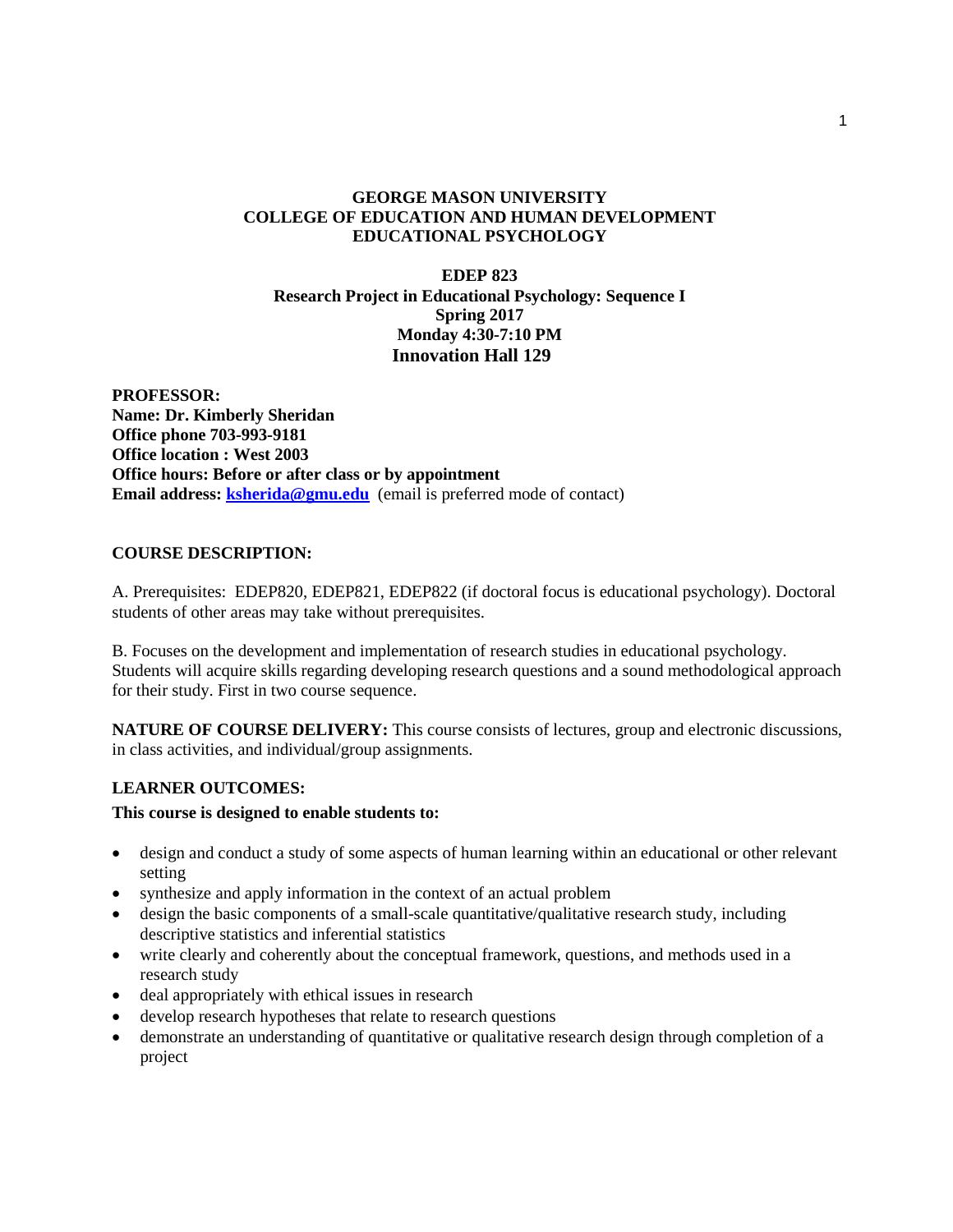- identify threats to internal and external validity in simulated studies, and their own research design
- develop and reinforce their critical thinking, oral, and writing skills

# **PROFESSIONAL STANDARDS:**

The program goals are consistent with the following Learner-Centered Psychological Principles outlined by the American Psychological Association Presidential Task Force in Education (APA, Division 15).

- Principle 1: The Nature of Learning Process
- Principle 2: Goals of the Learning Process
- Principle 3: Construction of Knowledge
- Principle 4: Strategic Thinking
- Principle 5: Thinking about Thinking
- Principle 6: Context of Learning
- Principle 7: Motivational and Emotional Influences on Learning
- Principle 8: Intrinsic Motivation to Learn
- Principle 9: Effects of Motivation on Effort
- Principle 11: Social Influences on Learning
- Principle 13: Learning and Diversity

For more information please see:

American Psychological Association (1997). Learner-Centered Psychological Principles*:* 

*Guidelines for the Teaching of Educational Psychology in Teacher Education Programs*. Retrieved October 14, 2002 from [http://www.apa.org](http://www.apa.org/)

## **REQUIRED TEXTS:**

Creswell, J. W. (2012). Educational research: Planning, conducting, and evaluating quantitative and qualitative research. Pearson Education Inc: Upper Saddle River, NJ.  $4<sup>th</sup>$  Edition. \*NOTE: Earlier editions are fine if you have purchased them for other classes.

Other required readings will be available on Blackboard or through GMU's electronic journal or book database.

## **RECOMMENDED TEXTS:**

American Psychological Association. (2009). *Publication manual of the American* 

*Psychological Association* (6<sup>th</sup> ed). Washington, DC: Author.

## **COURSE REQUIREMENTS, PERFORMANCE-BASED ASSESSMENT, AND EVALUATION CRITERIA:**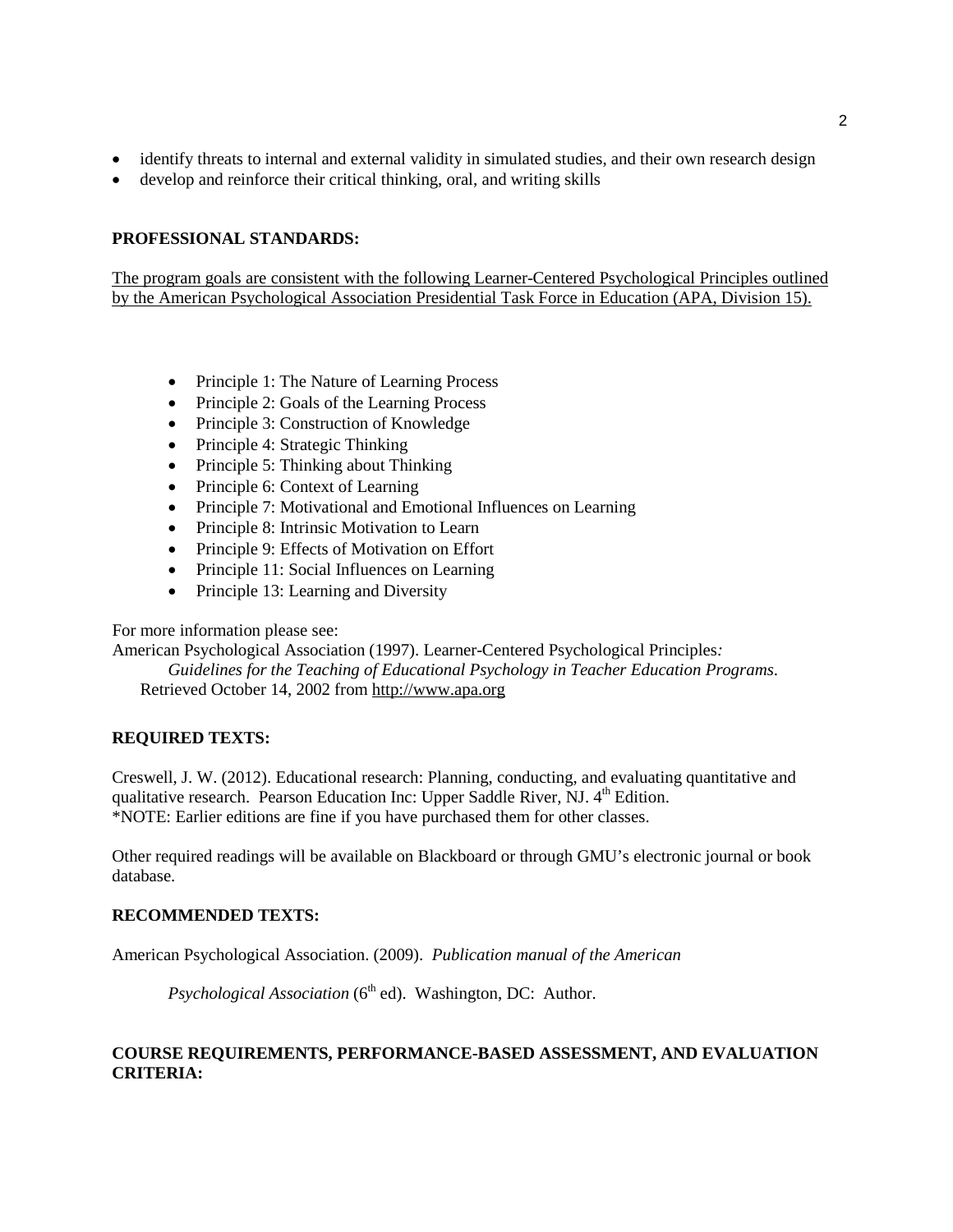#### **A. Course Requirements**

It is expected that each of you will:

- 1. Read all assigned materials for the course
- 2. Critique, present/discuss assigned readings in class \*
- 3. Participate in classroom activities that reflect critical reading of materials
- 4. Write a research proposal and present in a poster session \*
- 5. Attend each class session

#### **B. Performance-based assessments**

Research Proposal, Please see rubric **C. Course Evaluation**

1. Research Project and Poster Session -Sequence I (70 points, See Rubrics): Students will write a research proposal that focuses in a specific content area of interest. The paper should include the following sections: (1) Statement of the Problem; (2) Purpose of the Study; (3) Significance of the Study; (4) Review of Literature; (5) Questions and/or Hypotheses; (6) Design: Methods and Procedures; (7) Sample; (8) Measures; and (9) Data Collection. The research proposal will be submitted as a final term paper, and it will be presented in some final professional conference format at the end of the semester (e.g., poster, roundtable discussion, paper presentation) at the end of the semester following APA presentation guidelines. Research papers must adhere to the APA Publication Manual Guidelines.

2. Evaluation of One Empirical Research Article (5 points): Students will be asked to identify and write a critique of one empirical research article related to their own research project. The critique should include the following parts: purpose, methods, results and critical comments as well as reflections about the article. Informally, students will discuss their article in class.

3. Human Subjects Proposal Certification and Research Proposal Submission (15 points): A. Students will be asked to complete Mandatory Training for Persons Conducting Research Using Human Subjects. Information is available online:

http://research.gmu.edu/ORSP/HumanTraining.html The training takes between two and five hours and can be accessed from: http://www.citiprogram.org Copy and paste your completion certificate into a word document or save as a PDF, then upload a copy of the certificate file to Blackboard.

B. In addition, students will write a research proposal and submit it to the Human Subjects Institutional Review Board for review and approval.

4. Class participation and attendance policy (10 points): (See Rubric) Because of the importance of lecture and discussion to your total learning experience, I wish to encourage you to both attend and participate in class regularly. Attendance, punctuality, preparation, and active contribution to small and large group efforts are essential. These elements of your behavior will reflect the professional attitude implied in the course goals and will account for 10% of your course grade. With reference to the grading scale described later in this syllabus, you will note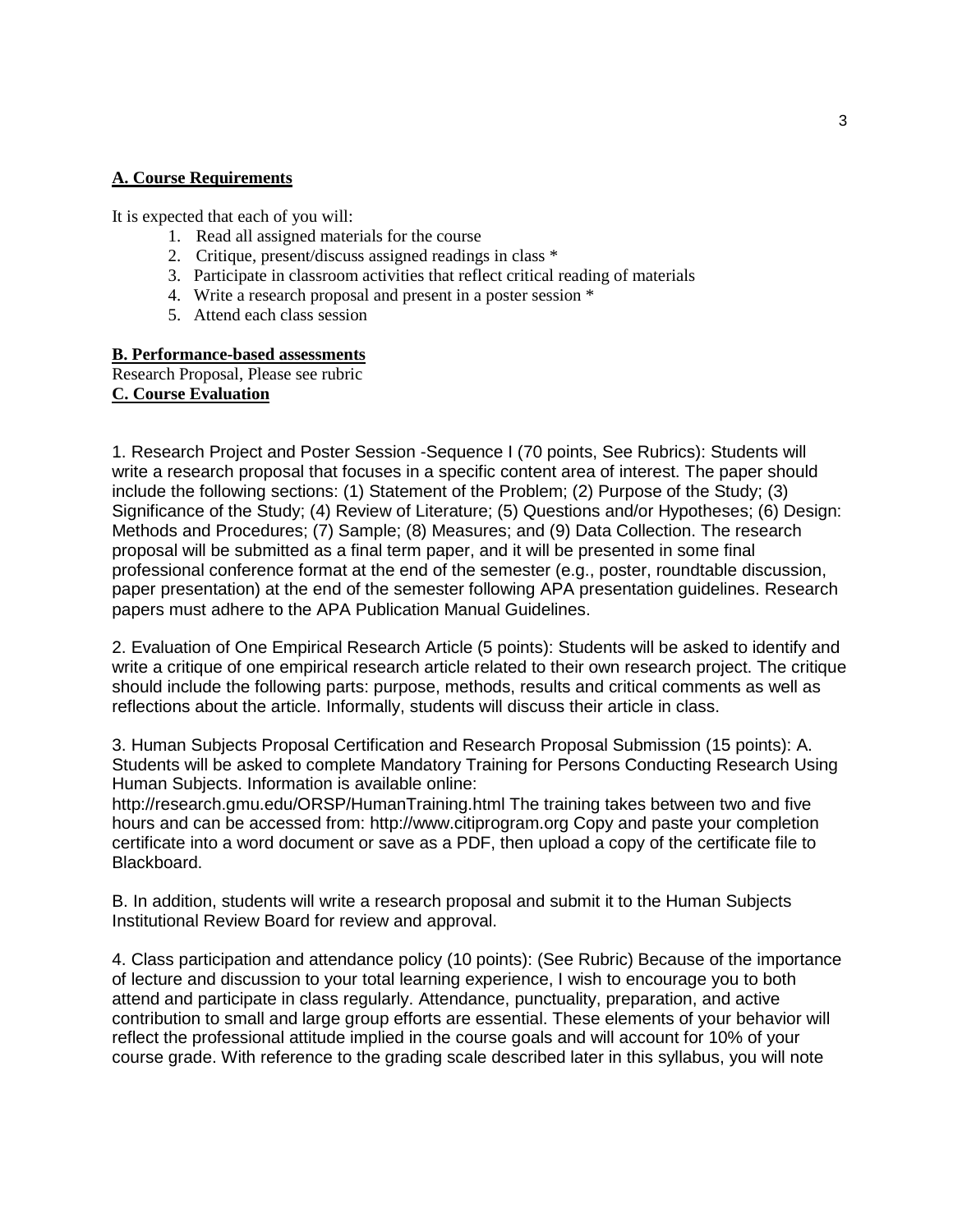that this percentage is equivalent to a full letter grade. Students who must miss a class must notify the instructor (preferably in advance) and are responsible for completing all assignments and readings for the next class. Late assignments will not be accepted unless a serious emergency arises and the instructor is notified promptly.

D. Grading Policy Research Proposal/Poster Presentation: Sequence I 70 pts Article Evaluation 5 pts Human Subjects Proposal Certification, Submission and Approval 15 pts Class Participation and Attendance 10 pts TOTAL 100 pts

# **D. Grading Policy**

| Research Proposal/Poster Presentation: Sequence I        | 70 pts    |
|----------------------------------------------------------|-----------|
| Article evaluation                                       | 5 pts     |
| Human Subjects Citi-training and IRB proposal submission | $15$ pts  |
| <b>Class Participation and Attendance</b>                | $10$ pts  |
| <b>TOTAL</b>                                             | $100$ pts |

| $A+$          | 98-100%   | A 93 97.49%  | A- 90-92.49% |
|---------------|-----------|--------------|--------------|
| $B+$          | 88 89.49% | 83-87.49%    | B- 80-82.49% |
| $\mathcal{C}$ | 70 79.49% | F below 70\% |              |

## **GMU POLICIES AND RESOURCES FOR STUDENTS**

- 1. *Policies*
	- a. Students must adhere to the guidelines of the Mason Honor Code (see [http://oai.gmu.edu/the-mason](http://oai.gmu.edu/the-mason-honor-code/)[honor-code/\)](http://oai.gmu.edu/the-mason-honor-code/).
	- b. Students must follow the university policy for Responsible Use of Computing (see [http://universitypolicy.gmu.edu/policies/responsible-use-of-computing/\)](http://universitypolicy.gmu.edu/policies/responsible-use-of-computing/).
	- c. Students are responsible for the content of university communications sent to their Mason email account and are required to activate their account and check it regularly. All communication from the university, college, school, and program will be sent to students **solely** through their Mason email account.
	- d. Students with disabilities who seek accommodations in a course must be registered with George Mason University Disability Services. Approved accommodations will begin at the time the written letter from Disability Services is received by the instructor (see [http://ods.gmu.edu/\)](http://ods.gmu.edu/).
	- e. Students must follow the university policy stating that all sound emitting devices shall be turned off during class unless otherwise authorized by the instructor.
	- 2. *Campus Resources*

a.Support for submission of assignments to Tk20 should be directed to [tk20help@gmu.edu](mailto:tk20help@gmu.edu) or [https://cehd.gmu.edu/aero/tk20.](https://cehd.gmu.edu/aero/tk20/) Questions or concerns regarding use of Blackboard should be directed to [http://coursessupport.gmu.edu/.](http://coursessupport.gmu.edu/)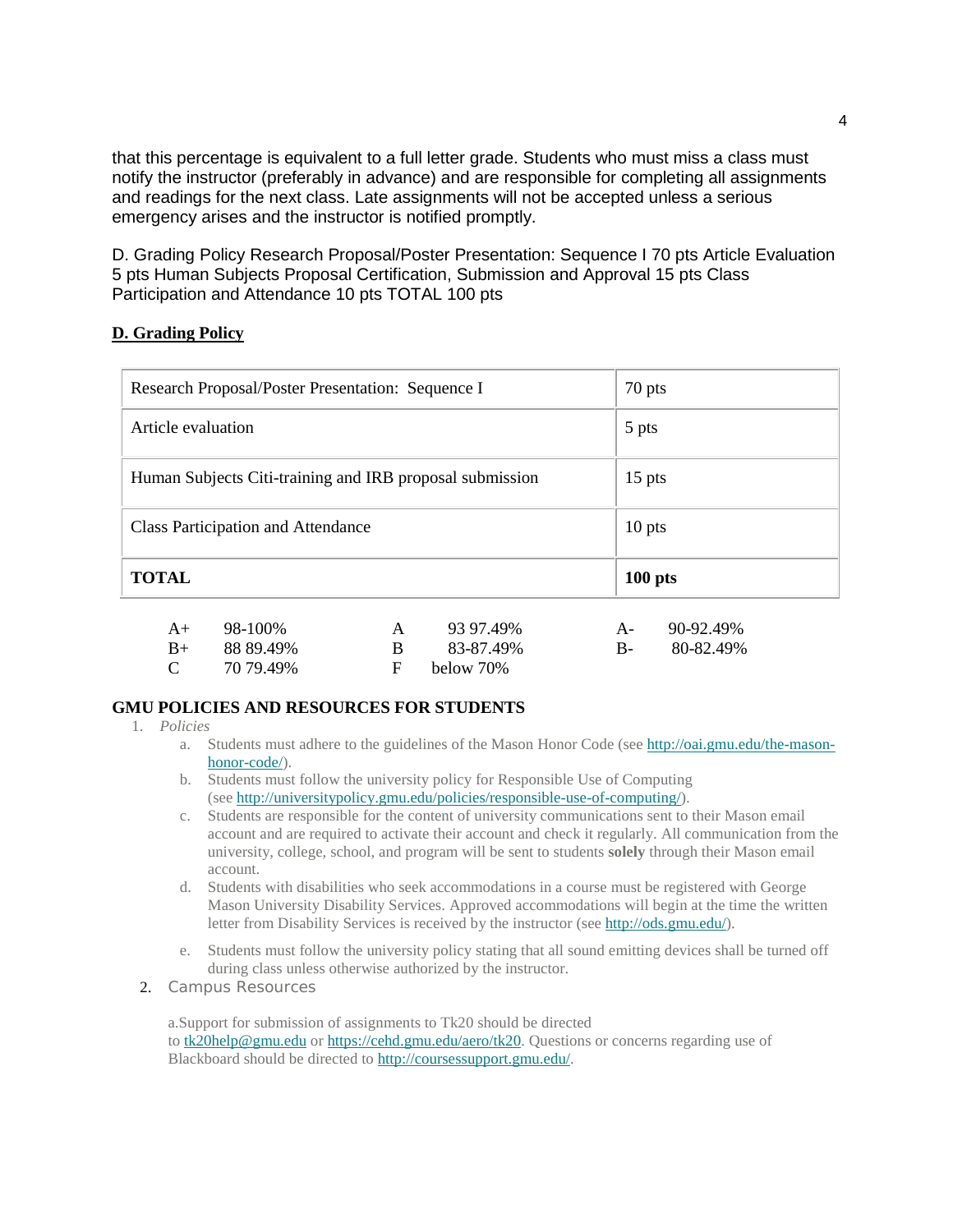- b. The Writing Center staff provides a variety of resources and services (e.g., tutoring, workshops, writing guides, handbooks) intended to support students as they work to construct and share knowledge through writing (see [http://writingcenter.gmu.edu/\)](http://writingcenter.gmu.edu/).
- c. The Counseling and Psychological Services (CAPS) staff consists of professional counseling and clinical psychologists, social workers, and counselors who offer a wide range of services (e.g., individual and group counseling, workshops and outreach programs) to enhance students' personal experience and academic performance (see [http://caps.gmu.edu/\)](http://caps.gmu.edu/).
- d. The Student Support & Advocacy Center staff helps students develop and maintain healthy lifestyles through confidential one-on-one support as well as through interactive programs and resources. Some of the topics they address are healthy relationships, stress management, nutrition, sexual assault, drug and alcohol use, and sexual health (see [http://ssac.gmu.edu/\)](http://ssac.gmu.edu/). Students in need of these services may contact the office by phone (703-993-3686). Concerned students, faculty and staff may also make a referral to express concern for the safety or well-being of a Mason student or the community by going to [http://ssac.gmu.edu/make-a-referral/.](http://ssac.gmu.edu/make-a-referral/)
- e. For additional information on the College of Education and Human Development, please visit our website [http://cehd.gmu.edu/.](https://cehd.gmu.edu/)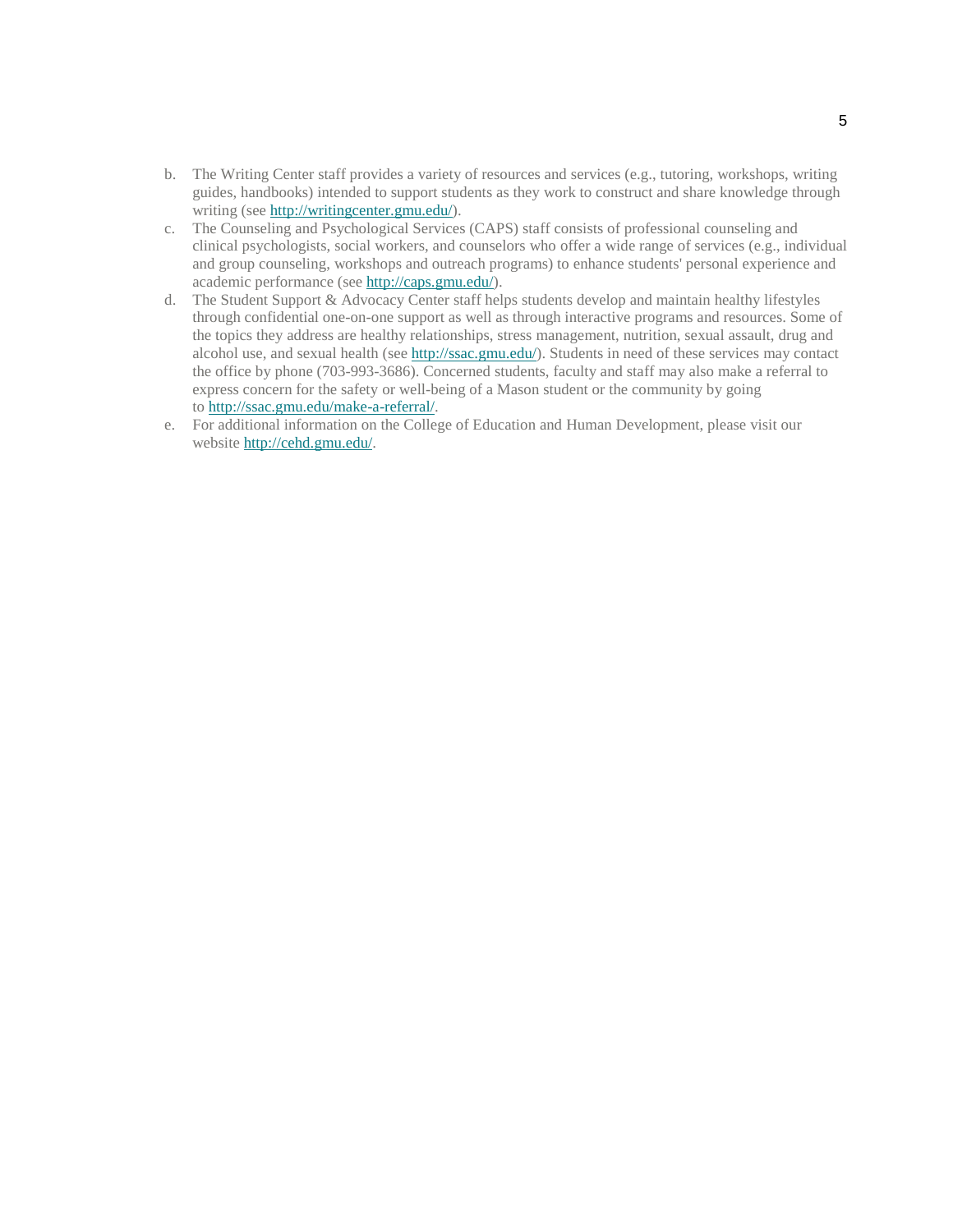| <b>TENTATIVE COURSE SCHEDULE (Check Bb regularly for updates)</b> |                                                                                                                                                                                                                           |                                                                                                                                                                                                                                                  |                                                                                          |  |  |
|-------------------------------------------------------------------|---------------------------------------------------------------------------------------------------------------------------------------------------------------------------------------------------------------------------|--------------------------------------------------------------------------------------------------------------------------------------------------------------------------------------------------------------------------------------------------|------------------------------------------------------------------------------------------|--|--|
| <b>DATE</b>                                                       | <b>TOPIC</b>                                                                                                                                                                                                              | Readings                                                                                                                                                                                                                                         | AssignmentsDUE                                                                           |  |  |
| WK. 1<br><b>Jan 23</b>                                            | Review syllabus<br><b>Introduction and Overview</b>                                                                                                                                                                       | Course syllabus                                                                                                                                                                                                                                  |                                                                                          |  |  |
| <b>WK.2</b><br><b>Jan 30</b>                                      | An Overview of Research<br><b>Methods</b><br><b>Identifying and Framing a</b><br><b>Research Problem</b><br>In Class Assignment: Research<br>Questions                                                                    | Creswell (2012) Ch<br>1&2<br>Slavin (2003)                                                                                                                                                                                                       |                                                                                          |  |  |
| <b>WK.3</b><br>Feb 6                                              | <b>Conducting a Literature Review</b><br>Developing a Conceptual<br>Framework; Specifying a purpose<br>and Research Questions or<br><b>Hypotheses</b><br><b>Anne K Driscoll Visit</b>                                     | $C$ reswell $(2012)$<br>Chapter 3 & 4<br>Maxwell (2006) on Bb<br>Suri & Clarke (2009)                                                                                                                                                            |                                                                                          |  |  |
| WK. 4<br>Feb 13                                                   | <b>Research Design: Quantitative</b><br>Approaches (Experimental,<br>Correlational, and Survey designs).<br>In class exercise: Consider<br>potential experimental,<br>correlational and survey designs for<br>your study. | $C$ reswell $(2012)$<br>Chapters 10-12<br>Choose one<br>quantitative study in<br>your topic area to<br>draw on for<br>discussions.                                                                                                               | Initial Statement of<br><b>Research Topic</b><br><b>Article Evaluation</b><br><b>TBD</b> |  |  |
| <b>WK.5</b><br>Feb 20                                             | <b>Research Design: Qualitative</b><br>and Mixed Methods Approaches<br>In class exercise: Consider<br>potential qualitative designs (e.g.,<br>case study, narrative, ethnography)<br>for your study.                      | Creswell(2012)<br>Chapters 13-16<br>Choose one<br>qualitative study in<br>your topic area to<br>draw on for<br>discussions.<br>Supplemental:<br>Barab & Squire<br>(2004); Design based<br>research collective<br>(2003);<br>Stake (2005); Denzin | <b>Article Evaluation</b><br>TBD                                                         |  |  |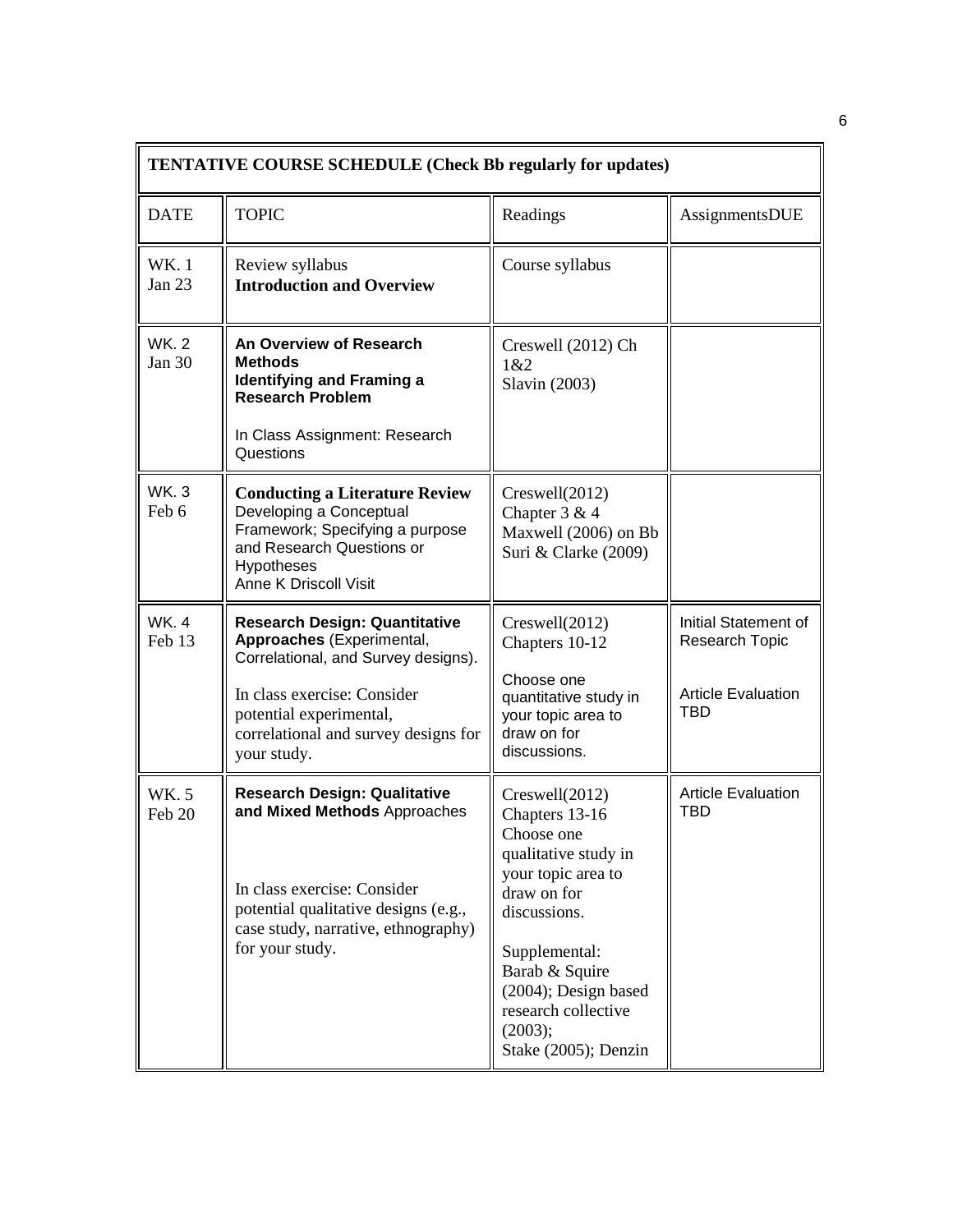|                         |                                                                                                                                                                                                 | & Lincoln (2011)                                                                                                                                                                                                                                                      |                                                                                                                                                                                                                        |
|-------------------------|-------------------------------------------------------------------------------------------------------------------------------------------------------------------------------------------------|-----------------------------------------------------------------------------------------------------------------------------------------------------------------------------------------------------------------------------------------------------------------------|------------------------------------------------------------------------------------------------------------------------------------------------------------------------------------------------------------------------|
| WK. 6<br>Feb 27         | <b>Participants and Sampling</b>                                                                                                                                                                | $C$ reswell $(2012)$<br>Chapters 5& 7<br>Sampling sections of<br>at least 2 articles in<br>your content area and<br>2 articles using your<br>intended<br>methodological<br>approach.                                                                                  | Find articles in<br>your content area<br>and<br>methodological<br>approach and take<br>notes about their<br>sampling<br>strategies-what<br>they did and why<br>they did it.<br><b>Article Evaluation</b><br><b>TBD</b> |
| <b>WK.7</b><br>March 6  | <b>Collecting Quantitative and</b><br>Qualitative Data; procedures and<br>processes<br><b>Measurement</b><br>In class: IRB Process Download<br>IRB submission form and draft your<br>submission | Creswell (2012)<br>Chapters 5 & 6<br>Pellegrino (2016) and<br>review special issue<br>for articles of interest.<br>Data collection<br>sections of at least 2<br>articles in your content<br>area and 2 articles<br>using your intended<br>methodological<br>approach. | Complete Citi<br>training or provide<br>documentation of<br>prior CITI-training<br>Human Subjects<br>Website at GMU<br><b>Article Evaluation</b><br><b>TBD</b>                                                         |
| WK 8<br>March 13        | No class, SPRING BREAK                                                                                                                                                                          |                                                                                                                                                                                                                                                                       |                                                                                                                                                                                                                        |
| WK.9<br>March 20        | Review of IRB proposal and IRB<br>process<br>Discuss IRB proposals in class.                                                                                                                    | APA Manual Ch 1.<br><b>Review GMU IRB</b><br>website.                                                                                                                                                                                                                 | IRB proposal due<br><b>Article Evaluation</b><br>TBD                                                                                                                                                                   |
| <b>WK10</b><br>March 27 | No Class, Writing day<br>(Dr. Sheridan serving as invited<br>Wampler Scholar at James<br>Madison University).                                                                                   | APA Manual Ch 3                                                                                                                                                                                                                                                       | Draft of<br>Introduction<br>Section for<br>Feedback                                                                                                                                                                    |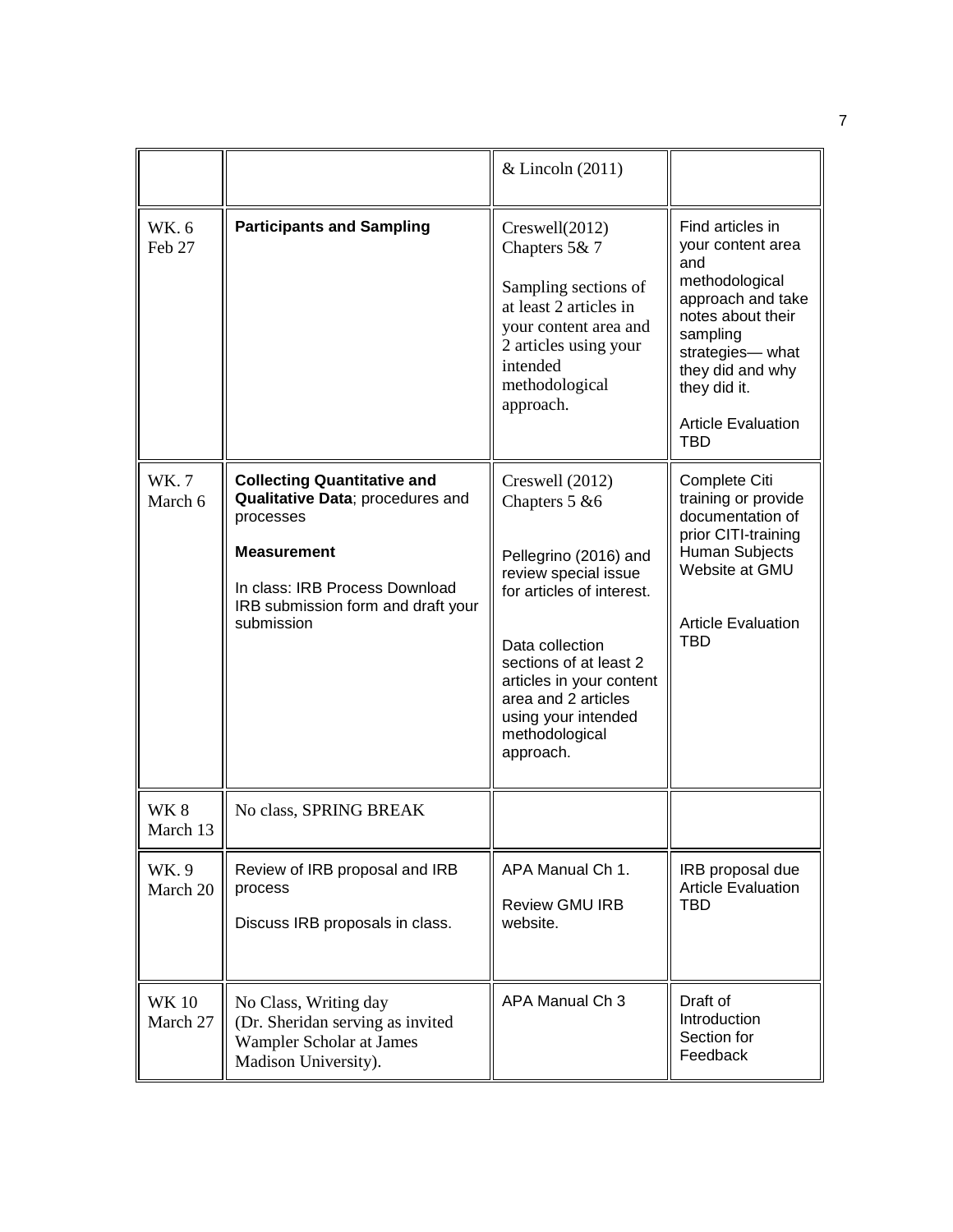| <b>WK11</b><br>April 3  | <b>Data Analyses and</b><br>Interpretation: Preparing,<br>organizing and analyzing<br>qualitative and quantitative data<br>Discuss introduction section in<br>class. | Creswell Chapter 6&8<br>Analysis section of 2<br>articles in your content<br>area and 2 using your<br>methodological<br>approach.                                                                                        | <b>Article Evaluation</b><br>TBD                                                |
|-------------------------|----------------------------------------------------------------------------------------------------------------------------------------------------------------------|--------------------------------------------------------------------------------------------------------------------------------------------------------------------------------------------------------------------------|---------------------------------------------------------------------------------|
| <b>WK12</b><br>April 10 | No class, Writing day, Dr. Sheridan<br>out of town.                                                                                                                  |                                                                                                                                                                                                                          |                                                                                 |
| WK. 13<br>April 17      | Planning data Collection<br>Procedures and processes<br>Validity strategies<br>Discuss methods section in class.                                                     | Creswell (2012)<br>Chapter 5-7 (revisit<br>5&6<br>Identify<br>validity/trustworthiness<br>strategies from<br>qualitative articles in<br>your literature review.<br>Supplemental<br>Maxwell (2012)<br>section on validity | Draft of Methods<br>Section for<br>Feedback<br><b>Article Evaluation</b><br>TRD |
| <b>WK14</b><br>April 24 | Revising the research proposal and<br>IRB submissions as needed.                                                                                                     |                                                                                                                                                                                                                          |                                                                                 |
| WK. 15<br>May 1         | Proposed Analysis of Results<br>Expected Results, Limitations, and<br>Implications                                                                                   | Creswell (2012) Ch 6,<br>8.9                                                                                                                                                                                             |                                                                                 |
| WK. 16<br>May 8         | Presentations                                                                                                                                                        |                                                                                                                                                                                                                          | <b>Project Poster</b><br><b>Research Paper</b><br>due                           |

# RUBRIC FOR RESEARCH PROPOSAL SEQUENCE 1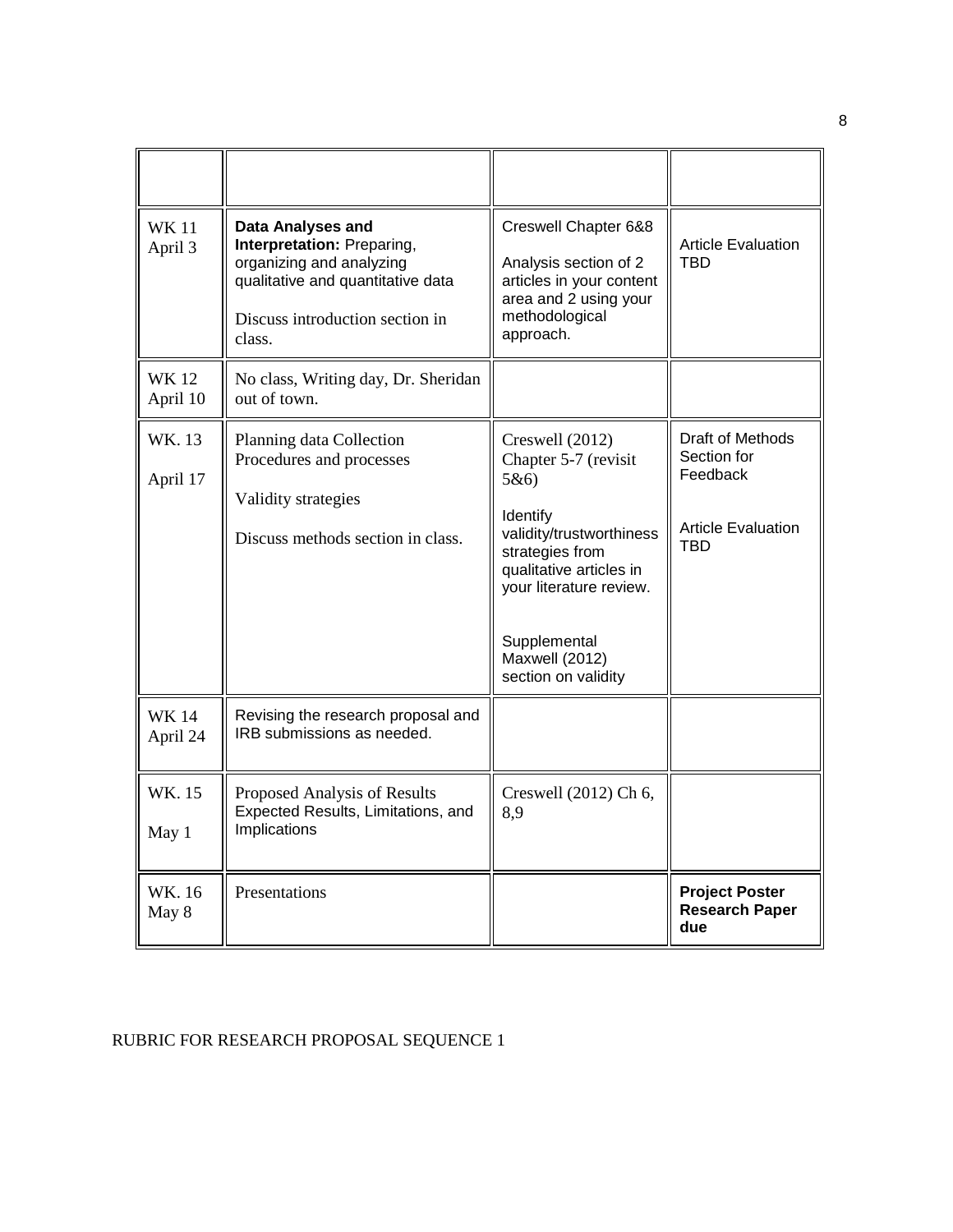|                                                                      |                                                                                                                                                                                                                                                                                                                 | <b>LEVEL OF</b><br><b>PERFORMANCE</b>                                                                                                                                    |                                                                                                                                      |                                                                                                 |       |
|----------------------------------------------------------------------|-----------------------------------------------------------------------------------------------------------------------------------------------------------------------------------------------------------------------------------------------------------------------------------------------------------------|--------------------------------------------------------------------------------------------------------------------------------------------------------------------------|--------------------------------------------------------------------------------------------------------------------------------------|-------------------------------------------------------------------------------------------------|-------|
| Criteria                                                             | Distinguished                                                                                                                                                                                                                                                                                                   | Proficient                                                                                                                                                               | <b>Basic</b>                                                                                                                         | $Un-$<br>satisfactory                                                                           | Score |
| Purpose &<br>Significance<br>of the Study<br>Review of<br>Literature | The student described<br>in detail the purpose<br>and significance of<br>study. The student<br>provided a complete<br>high quality literature<br>review which cites<br>relevant references,<br>cites current as well<br>as earlier research and<br>deals with relevant<br>theories or theoretical<br>frameworks | The student<br>described in detail<br>the purpose and<br>significance of<br>study. The student<br>provided a quality<br>literature review<br>citing relevant<br>research | The student<br>described in<br>detail the<br>purpose of the<br>study. The<br>student<br>provided a<br>basic literature<br>review     | The student<br>was unable to<br>provide<br>purpose of<br>the study or a<br>literature<br>review |       |
| Quantitative<br>Proposals:<br>Hypothesis                             | The student clearly<br>stated a significant<br>and testable<br>hypothesis. The<br>hypothesis is<br>important enough to<br>be researched in terms<br>of its significance<br>concerning what is<br>already known about<br>the areas of research<br>and/or an existing<br>theory or theoretical<br>framework       | The student stated a<br>significant and<br>testable hypothesis.                                                                                                          | The student<br>stated a testable<br>hypothesis.                                                                                      | The student<br>was unable to<br>state a<br>hypothesis.                                          |       |
| Qualitative<br>research<br>proposals:<br>Research<br>Questions       | The student provided<br>a research question<br>well-aligned with the<br>other dimensions of<br>the research design, a<br>sufficient rationale for<br>choosing a particular<br>question, and<br>described a process<br>that allows for<br>evolution of the<br>research question                                  | The student<br>provided a research<br>question well-<br>aligned with other<br>dimensions of the<br>research design.                                                      | The student<br>provided a<br>research<br>question<br>somewhat<br>aligned to the<br>other<br>dimensions of<br>the research<br>design. | The student<br>failed to<br>provide a<br>research<br>question.                                  |       |
| Methods:<br>Quantitative                                             | The student provided<br>a feasible design<br>which maximizes the<br>reliability and validity                                                                                                                                                                                                                    | The student<br>provided a feasible<br>design which<br>addresses the                                                                                                      | The student<br>provided a<br>design which<br>includes                                                                                | The student<br>was unable to<br>provide a<br>design for the                                     |       |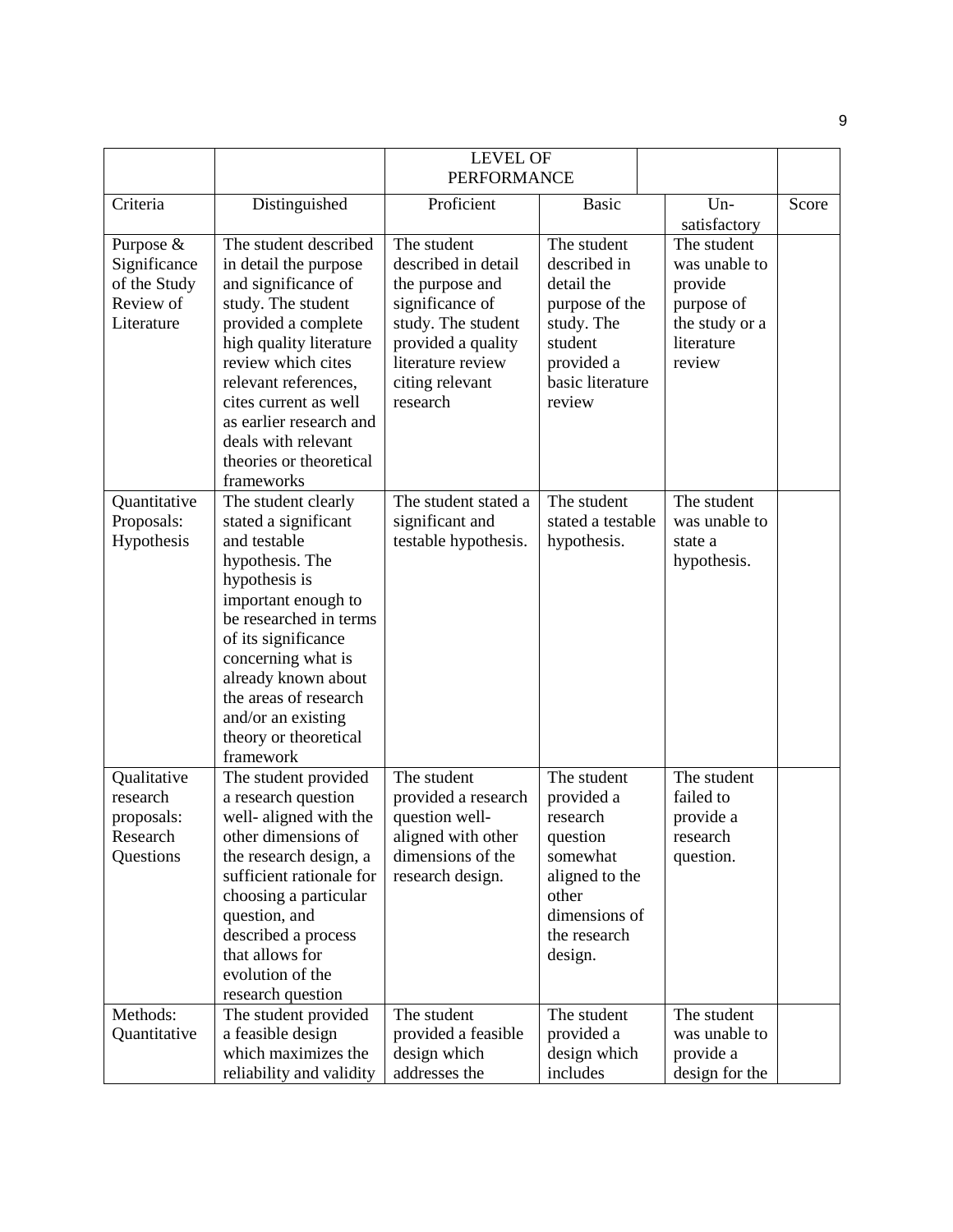|                                   | of the measures of<br>her/his variables. The<br>design of the included<br>design, procedures,<br>sample measures                                                                                                                                                            | reliability and<br>validity of the<br>measures of her/his<br>variables. The<br>design of the study<br>will include design,                                                                                                        | design,<br>procedures,<br>sample<br>measures.                                                                                                  | study                                                                                                                        |  |
|-----------------------------------|-----------------------------------------------------------------------------------------------------------------------------------------------------------------------------------------------------------------------------------------------------------------------------|-----------------------------------------------------------------------------------------------------------------------------------------------------------------------------------------------------------------------------------|------------------------------------------------------------------------------------------------------------------------------------------------|------------------------------------------------------------------------------------------------------------------------------|--|
|                                   |                                                                                                                                                                                                                                                                             | procedures, sample<br>measures                                                                                                                                                                                                    |                                                                                                                                                |                                                                                                                              |  |
| Methods:<br>Qualitative           | The student provided<br>clear and justifiable<br>rationale for the<br>selection of a study<br>site/sample, an outline<br>of data collection<br>procedures that are<br>flexible and iterative,<br>and an account of<br>how the process of<br>analysis will be<br>approached. | The student<br>provided sufficient<br>rationale for the<br>selection of the<br>study site/sample,<br>outlined data<br>collection<br>procedures and<br>gave an account of<br>how the process of<br>analysis will be<br>approached. | The student<br>provided some<br>rationale for<br>sample<br>selection, data<br>collection and<br>some outline of<br>procedures and<br>analysis. | The student<br>failed to<br>provide a<br>rationale for<br>sample<br>selection,<br>data<br>collection<br>and analysis.        |  |
| Data<br>Collection<br>and Results | The student used<br>appropriate statistical<br>techniques,<br>descriptive,<br>inferential to analyze<br>the data (quantitative<br>research). OR the<br>student used<br>appropriate coding<br>and interpretive<br>procedures<br>(qualitative research).                      | The student used<br>appropriate<br>statistical<br>techniques or<br>qualitative analysis<br>techniques.                                                                                                                            | The student<br>used<br>appropriate<br>statistical<br>techniques or<br>qualitative<br>analysis<br>techniques.                                   | The student<br>was unable to<br>use<br>appropriate<br>statistical<br>techniques or<br>qualitative<br>analysis<br>techniques. |  |
| Discussion<br>Section             | The student provided<br>a thorough discussion<br>which includes a<br>discussion of the<br>results, limitation and<br>future research                                                                                                                                        | The student<br>provided discussion<br>which includes a<br>discussion of the<br>results, limitation<br>and future research                                                                                                         | The student<br>provided a<br>basic<br>discussion of<br>the results                                                                             | The student<br>was unable to<br>provide a<br>thorough or<br>discussion                                                       |  |
| Mechanics of<br>Paper             | The student provided<br>a well written<br>research papers which<br>adhered to the APA<br><b>Publication Manual</b><br>Guidelines.                                                                                                                                           | The student<br>provided an<br>average written<br>research papers<br>which adhered to<br>the APA<br><b>Publication Manual</b><br>Guidelines.                                                                                       | The student<br>provided a<br>research paper<br>which missed<br>several vital<br>elements of a<br>research paper<br>outlined in the             | The student<br>was unable to<br>provide a<br>final draft of<br>the research<br>paper                                         |  |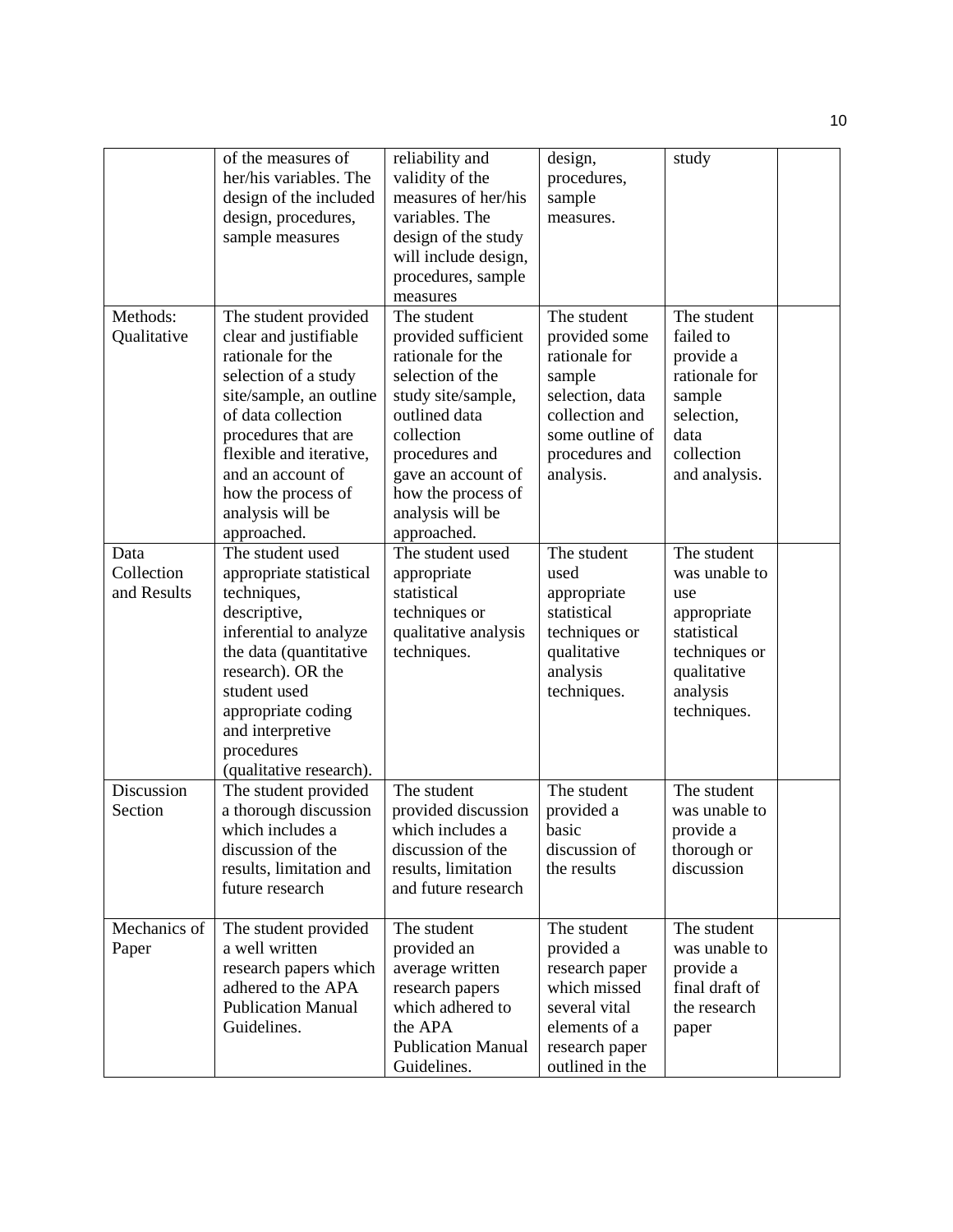|                   |                                                                                                                                    |                                                                                                                         | <b>APA</b><br>Publication<br>Manual<br>Guidelines.                                                 |                                                                       |  |
|-------------------|------------------------------------------------------------------------------------------------------------------------------------|-------------------------------------------------------------------------------------------------------------------------|----------------------------------------------------------------------------------------------------|-----------------------------------------------------------------------|--|
| Poster<br>Session | The student provided<br>an excellent poster<br>presentation that<br>adhered to the APA<br><b>Publication Manual</b><br>Guidelines. | The student<br>provided a poster<br>presentation that<br>adhered to the APA<br><b>Publication Manual</b><br>Guidelines. | The student<br>provided a<br>poster<br>presentation<br>that was<br>missing several<br>key elements | The student<br>was unable to<br>construct a<br>poster<br>presentation |  |

#### Supplemental Reading List

- American Psychological Association. (2009). *Publication manual of the American Psychological Association* (6<sup>th</sup> ed). Washington, DC: Author.
- Barab, S., & Squire, K. (2004). Design-based research: Putting a stake in the ground. *Journal of the Learning Sciences*, *13*(1), 1–14. doi:doi:10.1207/s15327809jls1301\_1
- Barlow, D.H., & Hersen, M. (1984). *Single case experimental designs: Strategies for studying behavior change.* New York: Pergamon.
- Bogdan, R. & Biklen, S. (2007). *Qualitative research for education: An introduction to theory and methods* (5th ed.). Needham Heights, MA: Allyn & Bacon.
- Charman, K. (2000). Grounded theory: Objective and constructivist methods. In N. K. Denzin & Y.S. Lincoln (Eds.), *Handbook of qualitative research* (2<sup>nd</sup> ed., pp.509-535). Thousand Oaks, CA: Sage.
- Cronbach, L.J., & Meehl, P.E. (1995). Construct validity in psychological tests. *Psychological Bulletin, 52*(4), 281-302.

Cohen, J. (1994). The earth is round (p < .05). *American Psychologist, 49*, 997-1004.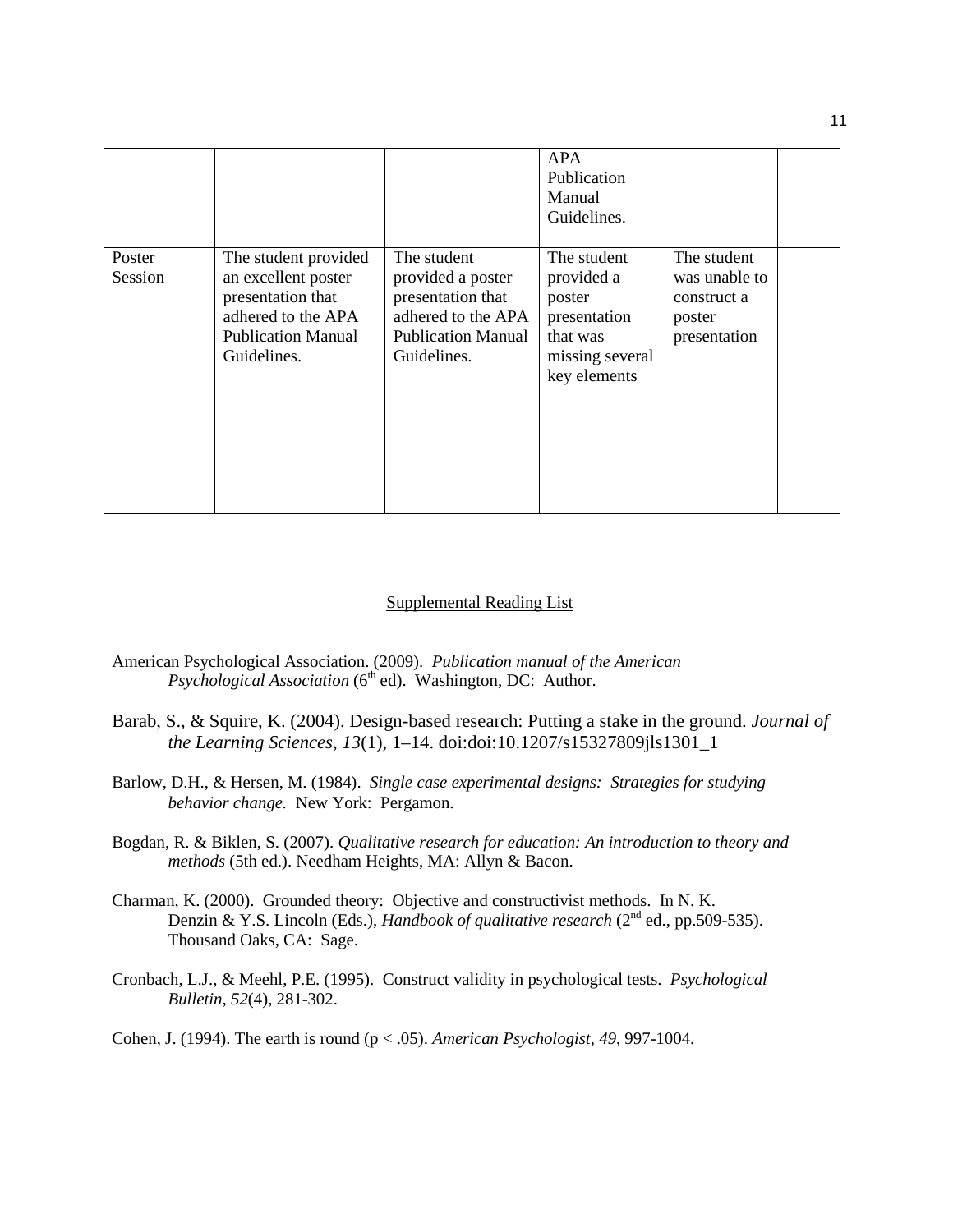- Denzin, N. & Lincoln, Y. (2011). The SAGE Handbook of qualitative research ( $4<sup>th</sup>$  ed.). Thousand Oaks, CA: Sage.
- Dewaele, J. (2005). Questionnaires in second language research, construction, administration and processing. *International Journal of Bilingual Education & Bilingualism, 8*(1), 98-99.
- Fitzgerald, S. M., Rumrill, Jr., P. D. (2005). Quantitative alternatives to narrative reviews for understanding existing research literature. *Work: Journal of Prevention, Assessment & Rehabilitation*, 24(3), 317-323.
- Fontana, A., & Frey, J.H. (1998). Interviewing: The art of science. In N.K. Denzin & Y.S. Lincoln (Eds.), *Collecting and Interpreting qualitative research* (pp.47-78). Thousand Oaks, CA: Sage Publications, Inc.
- Fueyo, V., & Koorland, M.A. (1997). Teacher as researcher: A synonym for professionalism. *Journal of Teacher Education, 48*(5), 336-344.
- Girden, E.R. (2001). *Evaluating research articles from start to finish* (2<sup>nd</sup> ed). Thousand Oaks, CA: Sage.
- Green, J.C., Caracelli, V.J., & Graham, W.F. (1989). Toward a conceptual framework for mixedmethod evaluation designs. *Educational Evaluation and Policy Analysis, 11*, 255-274.
- Heiman, G.W. (2000). Basic statistics for the behavioral sciences. Boston: Houghton Mifflin.
- Jaeger, R. M. (1997). *Survey research methods in education*. In R. M. Jaeger (Ed.), Complementary methods for research in education (2nd ed., pp. 449-476). Washington, DC: American Educational Research Association.
- Kerlinger, F. N. (1979). *Behavioral research: A conceptual approach.* New York: Holt, Rinehart & Winston.
- Krathwohl, D. R. (1988). *How to prepare a research proposal: Guidelines for funding and Dissertations in the social and behavioral sciences.* Syracuse, NY: Syracuse University Press.
- Levin, J.R., O'Donnell, A.M., & Kratochwill, T.R. (2003). Educational/psychological intervention research. In W.M. Reynolds & G.E. Miller (Eds.), *Handbook of psychology* (pp. 557-581). Hoboken, NJ: Wiley.
- Locke, L.F., Spirduso, W.W., & Silverman, J.J. (1999). *Proposals that work: A guide for planning dissertations and grant proposals* (4<sup>th</sup> ed.). Thousand Oaks, CA: Sage Publications, Inc.
- Maxwell, J. A. (2006). Literature Reviews of, and for, Educational Research: A Commentary on Boote and Beile's "Scholars Before Researchers."